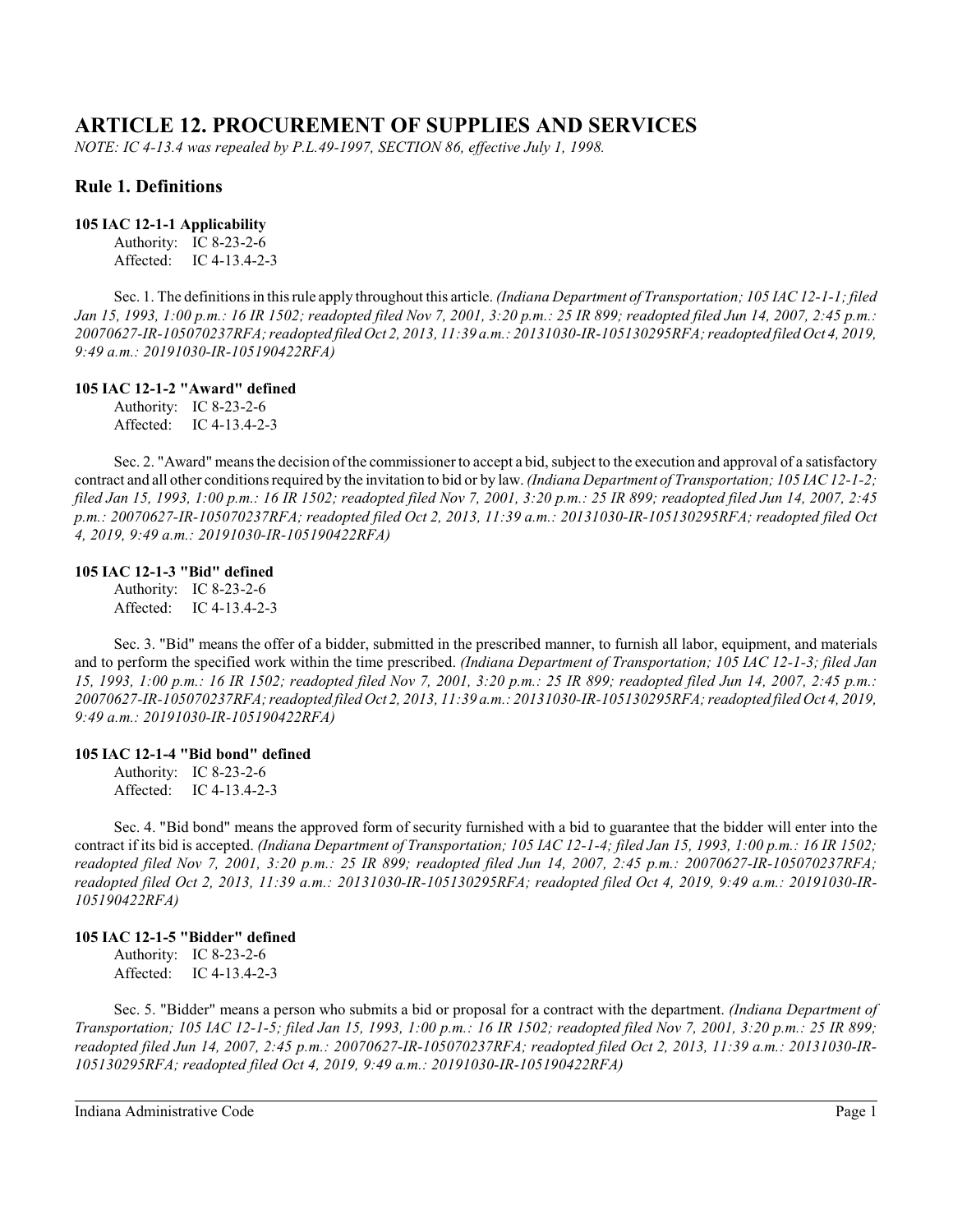#### **105 IAC 12-1-6 "Change order" defined**

Authority: IC 8-23-2-6 Affected: IC 5-22

Sec. 6. "Change order" means a written order that:

(1) is signed by the purchasing agent; and

(2) directs the contractor to make changes that the contract authorizes the purchasing agent to order without the consent of the contractor.

*(Indiana Department of Transportation; 105 IAC 12-1-6; filed Jan 15, 1993, 1:00 p.m.: 16 IR 1502; filed Oct 3, 2001, 9:35 a.m.: 25 IR 366; readopted filed Nov 7, 2001, 3:20 p.m.: 25 IR 899; readopted filed Jun 14, 2007, 2:45 p.m.: 20070627-IR-105070237RFA; readopted filed Oct 2, 2013, 11:39 a.m.: 20131030-IR-105130295RFA; readopted filed Oct 4, 2019, 9:49 a.m.: 20191030-IR-105190422RFA)*

#### **105 IAC 12-1-7 "Commissioner" defined**

Authority: IC 8-23-2-6 Affected: IC 4-13.4-2-3

Sec. 7. "Commissioner" refers to the commissioner of the Indiana department of transportation or the designee of the commissioner. *(Indiana Department of Transportation; 105 IAC 12-1-7; filed Jan 15, 1993, 1:00 p.m.: 16 IR 1502; readopted filed Nov 7, 2001, 3:20 p.m.: 25 IR 899; readopted filed Jun 14, 2007, 2:45 p.m.: 20070627-IR-105070237RFA; readopted filed Oct 2, 2013, 11:39 a.m.: 20131030-IR-105130295RFA; readopted filed Oct 4, 2019, 9:49 a.m.: 20191030-IR-105190422RFA)*

#### **105 IAC 12-1-8 "Contract" defined**

Authority: IC 8-23-2-6 Affected: IC 4-13.4-2-3

Sec. 8. "Contract" means all types of agreements for the procurement of supplies or services. *(Indiana Department of Transportation; 105 IAC 12-1-8; filed Jan 15, 1993, 1:00 p.m.: 16 IR 1502; readopted filed Nov 7, 2001, 3:20 p.m.: 25 IR 899; readopted filed Jun 14, 2007, 2:45 p.m.: 20070627-IR-105070237RFA; readopted filed Oct 2, 2013, 11:39 a.m.: 20131030-IR-105130295RFA; readopted filed Oct 4, 2019, 9:49 a.m.: 20191030-IR-105190422RFA)*

## **105 IAC 12-1-9 "Contract modification" defined**

Authority: IC 8-23-2-6 Affected: IC 5-22

Sec. 9. "Contract modification" means a written alteration:

(1) in a specification, delivery point, rate of delivery, period of performance, price, quantity, or another provision of a contract; and

(2) accomplished by mutual action of the parties to the contract.

*(Indiana Department of Transportation; 105 IAC 12-1-9; filed Jan 15, 1993, 1:00 p.m.: 16 IR 1502; filed Jul 28, 1994, 4:00 p.m.: 17 IR 2802; filed Oct 3, 2001, 9:35 a.m.: 25 IR 366; readopted filed Nov 7, 2001, 3:20 p.m.: 25 IR 899; readopted filed Jun 14, 2007, 2:45 p.m.: 20070627-IR-105070237RFA; readopted filed Oct 2, 2013, 11:39 a.m.: 20131030-IR-105130295RFA; readopted filed Oct 4, 2019, 9:49 a.m.: 20191030-IR-105190422RFA)*

## **105 IAC 12-1-10 "Contractor" defined**

Authority: IC 8-23-2-6 Affected: IC 5-22

Sec. 10. "Contractor" refers to a person who has a contract with the department. *(Indiana Department of Transportation; 105*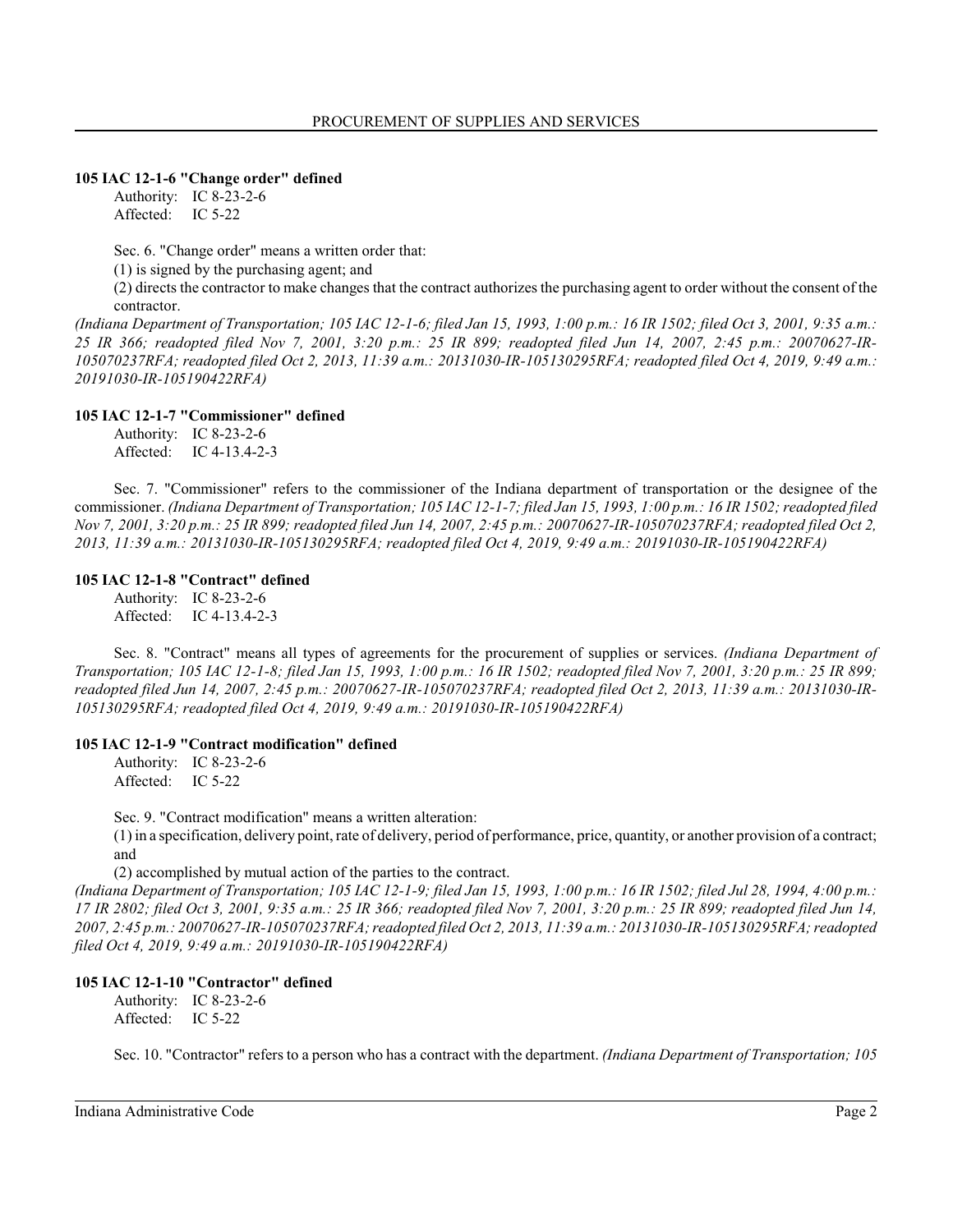*IAC 12-1-10; filed Jan 15, 1993, 1:00 p.m.: 16 IR 1502; filed Oct 3, 2001, 9:35 a.m.: 25 IR 366; readopted filed Nov 7, 2001, 3:20 p.m.: 25 IR 899; readopted filed Jun 14, 2007, 2:45 p.m.: 20070627-IR-105070237RFA; readopted filed Oct 2, 2013, 11:39 a.m.: 20131030-IR-105130295RFA; readopted filed Oct 4, 2019, 9:49 a.m.: 20191030-IR-105190422RFA)*

#### **105 IAC 12-1-11 "Department" defined**

Authority: IC 8-23-2-6 Affected: IC 4-13.4-2-3

Sec. 11. "Department" means the Indiana department of transportation. *(Indiana Department of Transportation; 105 IAC12-1- 11; filed Jan 15, 1993, 1:00 p.m.: 16 IR 1503; readopted filed Nov 7, 2001, 3:20 p.m.: 25 IR 899; readopted filed Jun 14, 2007, 2:45 p.m.: 20070627-IR-105070237RFA; readopted filed Oct 2, 2013, 11:39 a.m.: 20131030-IR-105130295RFA; readopted filed Oct 4, 2019, 9:49 a.m.: 20191030-IR-105190422RFA)*

## **105 IAC 12-1-12 "Designee" defined**

Authority: IC 8-23-2-6 Affected: IC 5-22

Sec. 12. "Designee" means an authorized representative of the commissioner. *(Indiana Department of Transportation; 105 IAC 12-1-12; filed Jan 15, 1993, 1:00 p.m.: 16 IR 1503; filed Oct 3, 2001, 9:35 a.m.: 25 IR 366; readopted filed Nov 7, 2001, 3:20 p.m.: 25 IR 899; readopted filed Jun 14, 2007, 2:45 p.m.: 20070627-IR-105070237RFA; readopted filed Oct 2, 2013, 11:39 a.m.: 20131030-IR-105130295RFA; readopted filed Oct 4, 2019, 9:49 a.m.: 20191030-IR-105190422RFA)*

## **105 IAC 12-1-13 "Established catalog price" defined**

Authority: IC 8-23-2-6 Affected: IC 5-22

Sec. 13. "Established catalog price" refers to the price included in a catalog, price list, schedule, or other form that:

(1) is regularly maintained by the manufacturer or contractor;

(2) is either published or otherwise available for inspection by customers; and

(3) states prices at which sales are currently or were last made to a significant number of any category of buyers, or buyers constituting the general buying public, for the supplies or services involved.

*(Indiana Department of Transportation; 105 IAC 12-1-13; filed Jan 15, 1993, 1:00 p.m.: 16 IR 1503; filed Oct 3, 2001, 9:35 a.m.: 25 IR 366; readopted filed Nov 7, 2001, 3:20 p.m.: 25 IR 899; readopted filed Jun 14, 2007, 2:45 p.m.: 20070627-IR-105070237RFA; readopted filed Oct 2, 2013, 11:39 a.m.: 20131030-IR-105130295RFA; readopted filed Oct 4, 2019, 9:49 a.m.: 20191030-IR-105190422RFA)*

## **105 IAC 12-1-13.5 "Fuel" defined**

Authority: IC 8-23-2-6 Affected: IC 4-13.4-2-3

Sec. 13.5. "Fuel" means gasoline, diesel fuel, compressed natural gas, electricity, or other product used to operate equipment or a vehicle in the department's fleet. *(Indiana Department of Transportation; 105 IAC 12-1-13.5; filed Jul 28, 1994, 4:00 p.m.: 17 IR 2802; readopted filed Nov 7, 2001, 3:20 p.m.: 25 IR 899;readopted filed Jun 14, 2007, 2:45 p.m.: 20070627-IR-105070237RFA; readopted filed Oct 2, 2013, 11:39 a.m.: 20131030-IR-105130295RFA; readopted filed Oct 4, 2019, 9:49 a.m.: 20191030-IR-105190422RFA)*

## **105 IAC 12-1-14 "Invitation for bid" defined**

Authority: IC 8-23-2-6 Affected: IC 5-22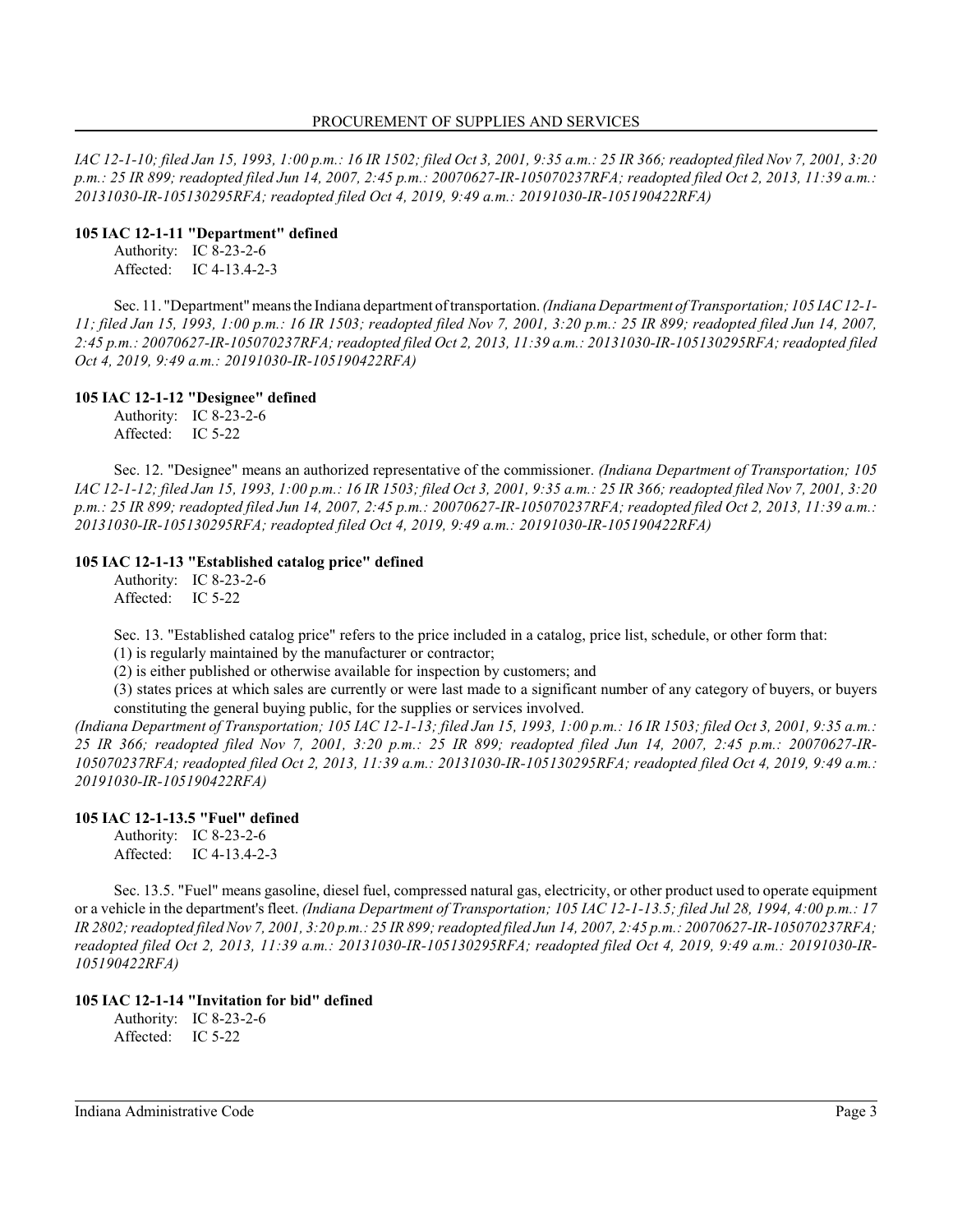Sec. 14. "Invitation for bid" means all documents, whether attached or incorporated by reference, used for soliciting bids. *(Indiana Department of Transportation; 105 IAC 12-1-14; filed Jan 15, 1993, 1:00 p.m.: 16 IR 1503; filed Oct 3, 2001, 9:35 a.m.: 25 IR 366; readopted filed Nov 7, 2001, 3:20 p.m.: 25 IR 899; readopted filed Jun 14, 2007, 2:45 p.m.: 20070627-IR-105070237RFA; readopted filed Oct 2, 2013, 11:39 a.m.: 20131030-IR-105130295RFA; readopted filed Oct 4, 2019, 9:49 a.m.: 20191030-IR-105190422RFA)*

#### **105 IAC 12-1-15 "Performance bond" defined**

Authority: IC 8-23-2-6 Affected: IC 4-13.4-2-3

Sec. 15. "Performance bond" means the approved form of security, furnished and executed by the bidder and its surety or sureties, guaranteeing complete execution of the contract and all supplemental agreements pertaining thereto and for the payment of all legal debts pertaining to the furnishing of the supplies or services. The performance bond will be in effect after both parties have signed the contract and the contract has been approved by the attorney general of the state of Indiana. *(Indiana Department of Transportation; 105 IAC 12-1-15; filed Jan 15, 1993, 1:00 p.m.: 16 IR 1503; readopted filed Nov 7, 2001, 3:20 p.m.: 25 IR 899; readopted filed Jun 14, 2007, 2:45 p.m.: 20070627-IR-105070237RFA; readopted filed Oct 2, 2013, 11:39 a.m.: 20131030-IR-105130295RFA; readopted filed Oct 4, 2019, 9:49 a.m.: 20191030-IR-105190422RFA)*

#### **105 IAC 12-1-16 "Person" defined**

Authority: IC 8-23-2-6 Affected: IC 5-22

Sec. 16. "Person" includes an association, a business, a committee, a corporation, a fiduciary, an individual, a joint stock company, a joint venture, a limited liability company, a partnership, a sole proprietorship, a trust, or another legal entity, organization, or group of individuals. *(Indiana Department of Transportation; 105 IAC 12-1-16; filed Jan 15, 1993, 1:00 p.m.: 16 IR 1503; filed Oct 3, 2001, 9:35 a.m.: 25 IR 367; readopted filed Nov 7, 2001, 3:20 p.m.: 25 IR 899; readopted filed Jun 14, 2007, 2:45 p.m.: 20070627-IR-105070237RFA; readopted filed Oct 2, 2013, 11:39 a.m.: 20131030-IR-105130295RFA; readopted filed Oct 4, 2019, 9:49 a.m.: 20191030-IR-105190422RFA)*

## **105 IAC 12-1-17 "Procurement" defined**

Authority: IC 8-23-2-6 Affected: IC 4-13.4-2-3

Sec. 17. "Procurement" means the process of buying, purchasing, renting, leasing, or otherwise acquiring any supplies or services, including description of requirements, selection orsolicitation of sources, preparation and award of contract, and all phases of contract administration. *(Indiana Department of Transportation; 105 IAC 12-1-17; filed Jan 15, 1993, 1:00 p.m.: 16 IR 1503; readopted filed Nov 7, 2001, 3:20 p.m.: 25 IR 899; readopted filed Jun 14, 2007, 2:45 p.m.: 20070627-IR-105070237RFA; readopted filed Oct 2, 2013, 11:39 a.m.: 20131030-IR-105130295RFA; readopted filed Oct 4, 2019, 9:49 a.m.: 20191030-IR-105190422RFA)*

## **105 IAC 12-1-18 "Proposal" defined**

Authority: IC 8-23-2-6 Affected: IC 4-13.4-2-3

Sec. 18. "Proposal" means an offer submitted on the prescribed proposal form to furnish the supplies or services at the prices quoted by the bidder on the proposal form. *(Indiana Department of Transportation; 105 IAC 12-1-18; filed Jan 15, 1993, 1:00 p.m.: 16 IR 1503; readopted filed Nov 7, 2001, 3:20 p.m.: 25 IR 899; readopted filed Jun 14, 2007, 2:45 p.m.: 20070627-IR-105070237RFA; readopted filed Oct 2, 2013, 11:39 a.m.: 20131030-IR-105130295RFA; readopted filed Oct 4, 2019, 9:49 a.m.: 20191030-IR-105190422RFA)*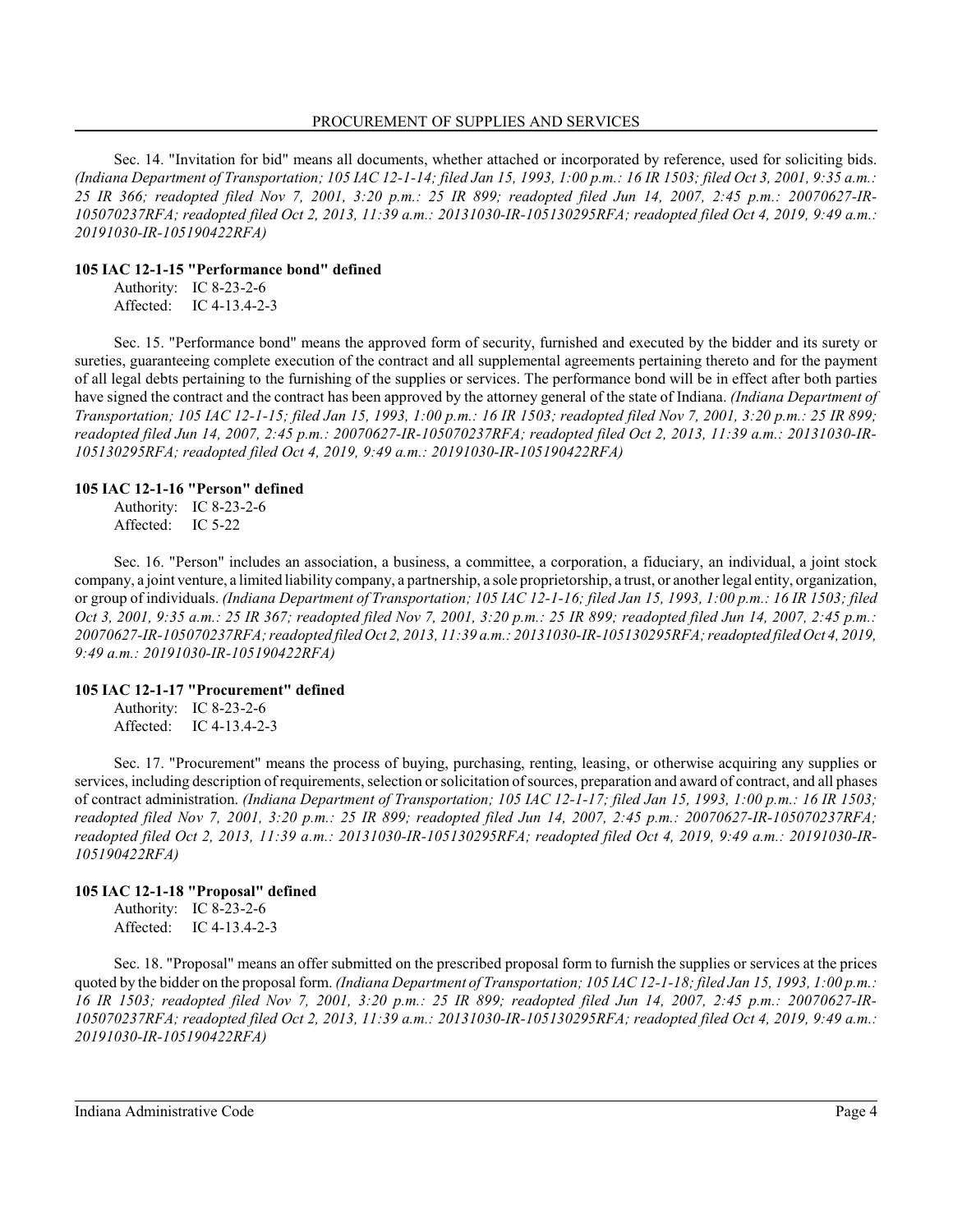#### **105 IAC 12-1-19 "Public works" defined**

Authority: IC 8-23-2-6 Affected: IC 4-13.4-2-3

Sec. 19. "Public works" means the process of building, altering, repairing, improving, or demolishing any public structure or building, or other public improvement of any kind to any public real property owned by or leased in the name of the state of Indiana; and it includes the routine operation, routine repair, or routine maintenance of existing structures, buildings, or real property. *(Indiana Department of Transportation; 105 IAC 12-1-19; filed Jan 15, 1993, 1:00 p.m.: 16 IR 1503; readopted filed Nov 7, 2001, 3:20 p.m.: 25 IR 899; readopted filed Jun 14, 2007, 2:45 p.m.: 20070627-IR-105070237RFA; readopted filed Oct 2, 2013, 11:39 a.m.: 20131030-IR-105130295RFA; readopted filed Oct 4, 2019, 9:49 a.m.: 20191030-IR-105190422RFA)*

#### **105 IAC 12-1-20 "Purchase description" defined**

Authority: IC 8-23-2-6 Affected: IC 5-22

Sec. 20. (a) "Purchase description" means the words used in an invitation for bid to describe the supplies or services to be purchased.

(b) The term includes specifications attached to, or made a part of, the invitation for bid. *(Indiana Department of Transportation; 105 IAC 12-1-20; filed Jan 15, 1993, 1:00 p.m.: 16 IR 1503; filed Oct 3, 2001, 9:35 a.m.: 25 IR 367; readopted filed Nov 7, 2001, 3:20 p.m.: 25 IR 899; readopted filed Jun 14, 2007, 2:45 p.m.: 20070627-IR-105070237RFA; readopted filed Oct 2, 2013, 11:39 a.m.: 20131030-IR-105130295RFA; readopted filed Oct 4, 2019, 9:49 a.m.: 20191030-IR-105190422RFA)*

#### **105 IAC 12-1-20.1 "Purchasing agent" defined**

Authority: IC 8-23-2-6 Affected: IC 5-22

Sec. 20.1. "Purchasing agent" means an individual authorized by the department to act as an agent for the department in the administration of the duties of the department. *(Indiana Department of Transportation; 105 IAC 12-1-20.1; filed Oct 3, 2001, 9:35 a.m.: 25 IR 367; readopted filed Nov 7, 2001, 3:20 p.m.: 25 IR 899; readopted filed Jun 14, 2007, 2:45 p.m.: 20070627-IR-105070237RFA; readopted filed Oct 2, 2013, 11:39 a.m.: 20131030-IR-105130295RFA; readopted filed Oct 4, 2019, 9:49 a.m.: 20191030-IR-105190422RFA)*

#### **105 IAC 12-1-21 "Request for proposals" or "RFP" defined**

Authority: IC 8-23-2-6 Affected: IC 5-22

Sec. 21. "Request for proposals" or "RFP" means all documents, whether attached or incorporated by reference, used for soliciting proposals. *(Indiana Department of Transportation; 105 IAC 12-1-21; filed Jan 15, 1993, 1:00 p.m.: 16 IR 1504; filed Oct 3, 2001, 9:35 a.m.: 25 IR 367; readopted filed Nov 7, 2001, 3:20 p.m.: 25 IR 899; readopted filed Jun 14, 2007, 2:45 p.m.: 20070627-IR-105070237RFA; readopted filed Oct 2, 2013, 11:39 a.m.: 20131030-IR-105130295RFA; readopted filed Oct 4, 2019, 9:49 a.m.: 20191030-IR-105190422RFA)*

#### **105 IAC 12-1-22 "Responsible bidder" defined**

Authority: IC 8-23-2-6 Affected: IC 4-13.4-2-3

Sec. 22. "Responsible bidder" means a person who has:

(1) the capability to fully perform the contract requirements; and

(2) the integrity and reliability that will ensure good faith performance.

*(Indiana Department of Transportation; 105 IAC 12-1-22; filed Jan 15, 1993, 1:00 p.m.: 16 IR 1504; readopted filed Nov 7, 2001,*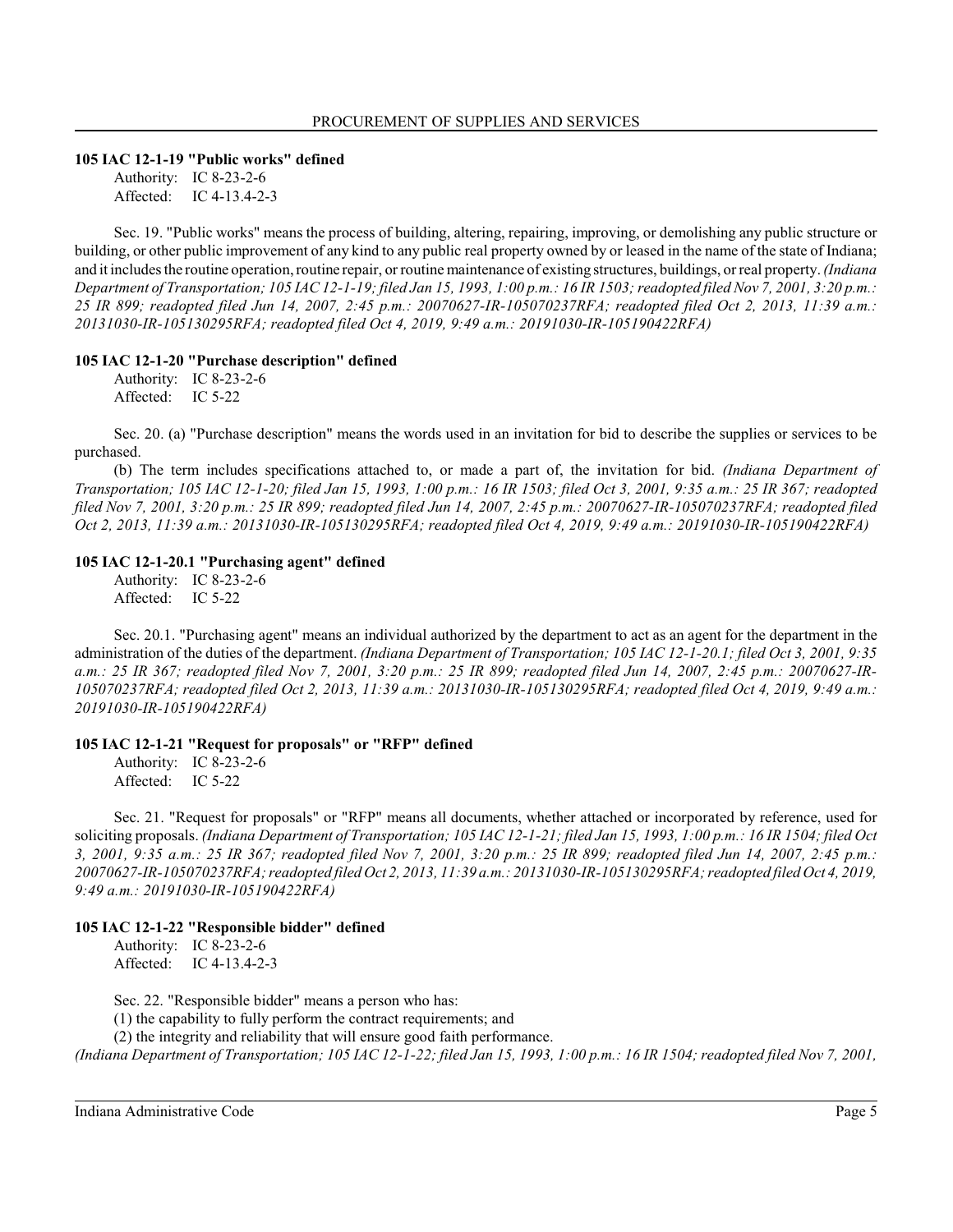*3:20 p.m.: 25 IR 899; readopted filed Jun 14, 2007, 2:45 p.m.: 20070627-IR-105070237RFA; readopted filed Oct 2, 2013, 11:39 a.m.: 20131030-IR-105130295RFA; readopted filed Oct 4, 2019, 9:49 a.m.: 20191030-IR-105190422RFA)*

## **105 IAC 12-1-23 "Responsive bidder" defined**

Authority: IC 8-23-2-6 Affected: IC 5-22

Sec. 23. "Responsive bidder" means a person who has submitted a bid that conforms in all material respects to the invitation for bid. *(Indiana Department of Transportation; 105 IAC 12-1-23; filed Jan 15, 1993, 1:00 p.m.: 16 IR 1504; filed Oct 3, 2001, 9:35 a.m.: 25 IR 367; readopted filed Nov 7, 2001, 3:20 p.m.: 25 IR 899; readopted filed Jun 14, 2007, 2:45 p.m.: 20070627-IR-105070237RFA; readopted filed Oct 2, 2013, 11:39 a.m.: 20131030-IR-105130295RFA; readopted filed Oct 4, 2019, 9:49 a.m.: 20191030-IR-105190422RFA)*

## **105 IAC 12-1-24 "Services" defined**

Authority: IC 8-23-2-6 Affected: IC 5-22

Sec. 24. "Services" means the furnishing of labor, time, or effort by a person not involving the delivery of specific supplies other than printed documents or other items that are merely incidental to the required performance. *(Indiana Department of Transportation; 105 IAC 12-1-24; filed Jan 15, 1993, 1:00 p.m.: 16 IR 1504; filed Oct 3, 2001, 9:35 a.m.: 25 IR 367; readopted filed Nov 7, 2001, 3:20 p.m.: 25 IR 899; readopted filed Jun 14, 2007, 2:45 p.m.: 20070627-IR-105070237RFA; readopted filed Oct 2, 2013, 11:39 a.m.: 20131030-IR-105130295RFA; readopted filed Oct 4, 2019, 9:49 a.m.: 20191030-IR-105190422RFA)*

## **105 IAC 12-1-25 "Specifications" defined**

Authority: IC 8-23-2-6 Affected: IC 5-22

Sec. 25. (a) "Specifications" means a description of the physical or functional characteristics of a supply orservice or the nature of a supply or service.

(b) The term includes a description of any requirements for inspecting, testing, or preparing a supply or service for delivery. *(Indiana Department of Transportation; 105 IAC 12-1-25; filed Jan 15, 1993, 1:00 p.m.: 16 IR 1504; filed Oct 3, 2001, 9:35 a.m.: 25 IR 367; readopted filed Nov 7, 2001, 3:20 p.m.: 25 IR 899; readopted filed Jun 14, 2007, 2:45 p.m.: 20070627-IR-105070237RFA; readopted filed Oct 2, 2013, 11:39 a.m.: 20131030-IR-105130295RFA; readopted filed Oct 4, 2019, 9:49 a.m.: 20191030-IR-105190422RFA)*

## **105 IAC 12-1-26 "Supplies" defined**

Authority: IC 8-23-2-6 Affected: IC 5-22

Sec. 26. "Supplies" means any property, including equipment, goods, and materials. The term does not include an interest in real property. *(Indiana Department of Transportation; 105 IAC 12-1-26; filed Jan 15, 1993, 1:00 p.m.: 16 IR 1504; filed Oct 3, 2001, 9:35 a.m.: 25 IR 367; readopted filed Nov 7, 2001, 3:20 p.m.: 25 IR 899; readopted filed Jun 14, 2007, 2:45 p.m.: 20070627- IR-105070237RFA; readopted filed Oct 2, 2013, 11:39 a.m.: 20131030-IR-105130295RFA; readopted filed Oct 4, 2019, 9:49 a.m.: 20191030-IR-105190422RFA)*

## **Rule 2. General Provisions**

## **105 IAC 12-2-1 Purpose and construction**

Authority: IC 8-23-2-6 Affected: IC 4-13.4-2-3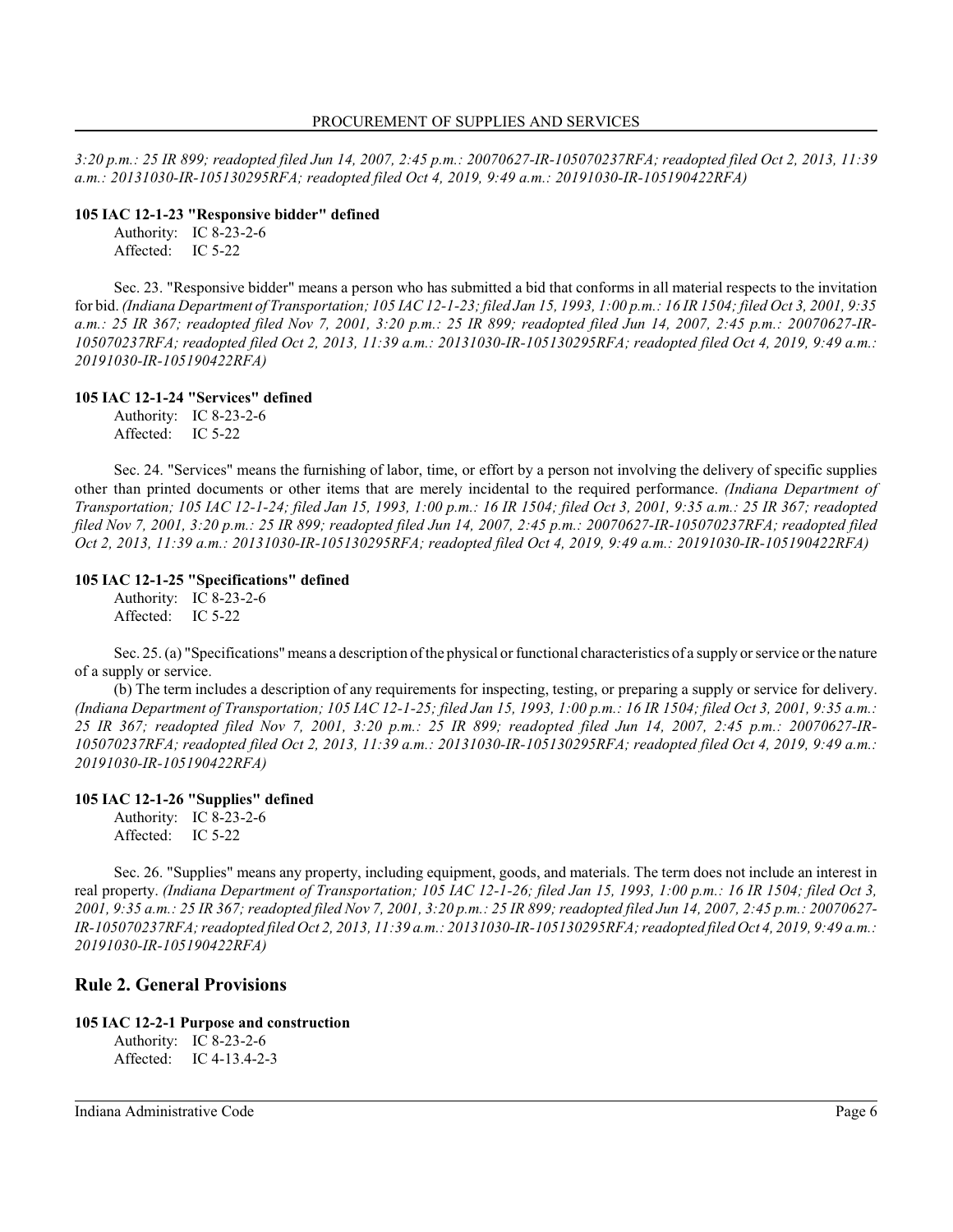Sec. 1. The purpose of this article is to establish rules to govern the procurement of supplies and services utilized by the department and to ensure fair competition among persons competing in the procurement process. *(Indiana Department of Transportation; 105 IAC 12-2-1; filed Jan 15, 1993, 1:00 p.m.: 16 IR 1504; readopted filed Nov 7, 2001, 3:20 p.m.: 25 IR 899; readopted filed Jun 14, 2007, 2:45 p.m.: 20070627-IR-105070237RFA; readopted filed Oct 2, 2013, 11:39 a.m.: 20131030-IR-105130295RFA; readopted filed Oct 4, 2019, 9:49 a.m.: 20191030-IR-105190422RFA)*

#### **105 IAC 12-2-2 Application**

Authority: IC 8-23-2-6 Affected: IC 4-13.4-2-3

Sec. 2. This article applies to the following:

(1) Contracts for supplies.

(2) Contracts for services.

*(Indiana Department of Transportation; 105 IAC 12-2-2; filed Jan 15, 1993, 1:00 p.m.: 16 IR 1504; readopted filed Nov 7, 2001, 3:20 p.m.: 25 IR 899; readopted filed Jun 14, 2007, 2:45 p.m.: 20070627-IR-105070237RFA; readopted filed Oct 2, 2013, 11:39 a.m.: 20131030-IR-105130295RFA; readopted filed Oct 4, 2019, 9:49 a.m.: 20191030-IR-105190422RFA)*

#### **105 IAC 12-2-3 Exceptions**

Authority: IC 8-23-2-6 Affected: IC 8-1-2-1

Sec. 3. This article applies to every expenditure of public funds, regardless of their source, for the procurement of supplies or services, except for the following:

(1) Public works contracts, including contracts for the construction and maintenance of highways.

(2) Employment contracts.

(3) Contracts between governmental bodies.

(4) Contracts for which the department utilizes the procurement services provided by the Indiana department of administration.

(5) Contracts for professional or consulting services.

(6) Contracts involving the purchase, sale, or lease of real property.

(7) Contracts with public utilities and municipally owned utilities.

(8) Contracts with state educational institutions.

(9) Contracts with the American Association of State Highway and Transportation Officials.

*(Indiana Department of Transportation; 105 IAC 12-2-3; filed Jan 15, 1993, 1:00 p.m.: 16 IR 1504; filed Jul 28, 1994, 4:00 p.m.: 17 IR 2802; readopted filed Nov 7, 2001, 3:20 p.m.: 25 IR 899; readopted filed Jun 14, 2007, 2:45 p.m.: 20070627-IR-105070237RFA; readopted filed Oct 2, 2013, 11:39 a.m.: 20131030-IR-105130295RFA; readopted filed Oct 4, 2019, 9:49 a.m.: 20191030-IR-105190422RFA)*

#### **105 IAC 12-2-4 Minority participation**

Authority: IC 8-23-2-6 Affected: IC 5-22

Sec. 4. The department will make good faith efforts to solicit participation of minorities on every invitation for bid. *(Indiana Department of Transportation; 105 IAC 12-2-4; filed Jan 15, 1993, 1:00 p.m.: 16 IR 1504; filed Oct 3, 2001, 9:35 a.m.: 25 IR 368; readopted filed Nov 7, 2001, 3:20 p.m.: 25 IR 899; readopted filed Jun 14, 2007, 2:45 p.m.: 20070627-IR-105070237RFA; readopted filed Oct 2, 2013, 11:39 a.m.: 20131030-IR-105130295RFA; readopted filed Oct 4, 2019, 9:49 a.m.: 20191030-IR-105190422RFA)*

#### **105 IAC 12-2-5 Foreign corporations**

Authority: IC 8-23-2-6 Affected: IC 23-1-49-1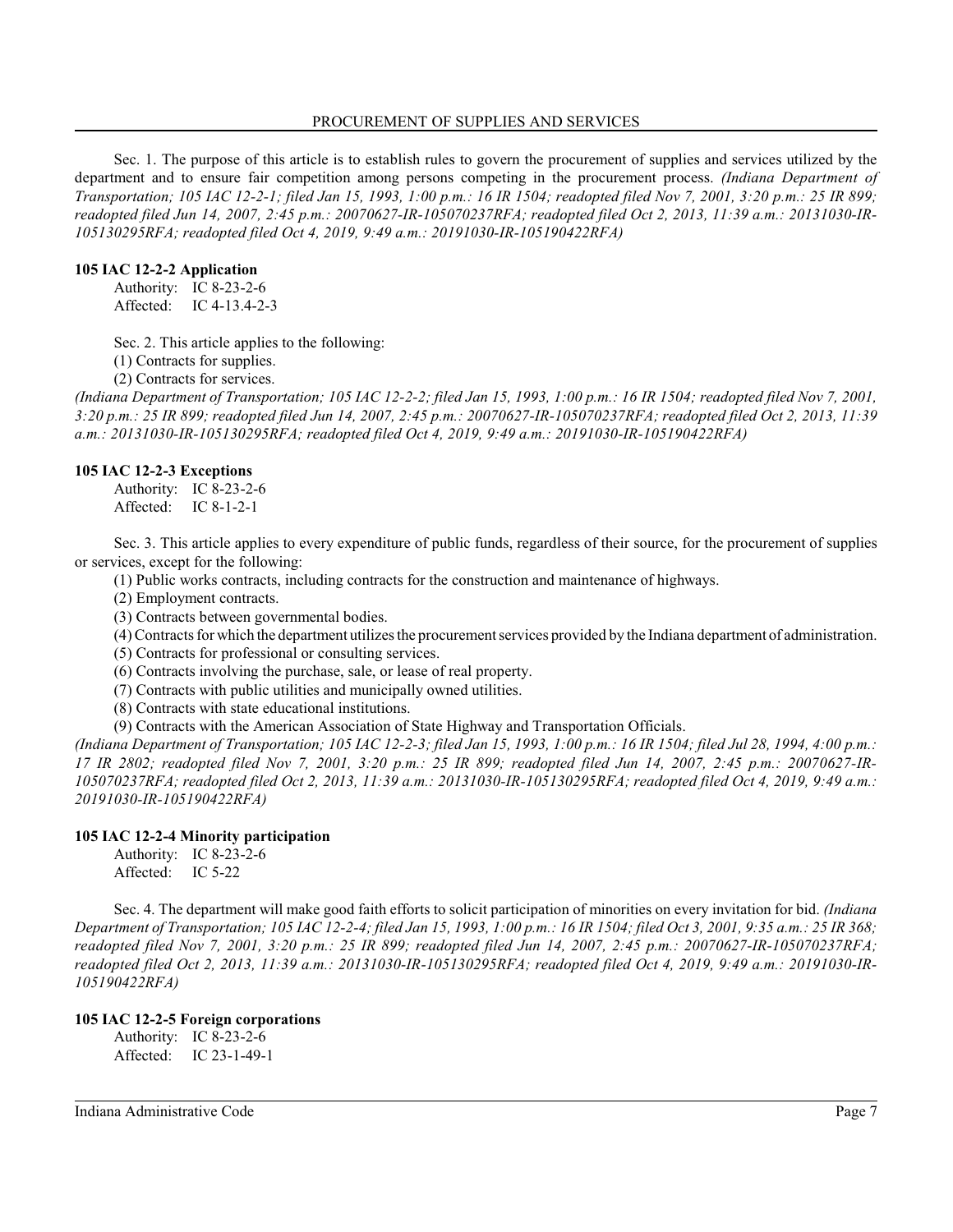Sec. 5. A foreign corporation must obtain a certificate of authority from the Indiana secretary of state, unless the activity required by the contract is exempt pursuant to IC 23-1-49-1 *[IC 23-1-49 was repealed by P.L.118-2017, SECTION 22, effective January 1, 2018.]*. *(Indiana Department of Transportation; 105 IAC 12-2-5; filed Jan 15, 1993, 1:00 p.m.: 16 IR 1505; readopted filed Nov 7, 2001, 3:20 p.m.: 25 IR 899; readopted filed Jun 14, 2007, 2:45 p.m.: 20070627-IR-105070237RFA; readopted filed Oct 2, 2013, 11:39 a.m.: 20131030-IR-105130295RFA; readopted filed Oct 4, 2019, 9:49 a.m.: 20191030-IR-105190422RFA)*

#### **105 IAC 12-2-6 Bid guarantees**

Authority: IC 8-23-2-6 Affected: IC 5-22

Sec. 6. At the discretion of the department, a bidder may be required to submit with its bid a bid guarantee in the form of a certified check, a cashier's check, or a bid bond acquired from a surety company authorized to do business in Indiana. If required, the amount shall be specified in the invitation for bid. The bid guarantee of an unsuccessful bidder will be returned upon award of the contract. The bid guarantee of the successful bidder will be returned after the bidder enters into a contract with the department. *(Indiana Department of Transportation; 105 IAC 12-2-6; filed Jan 15, 1993, 1:00 p.m.: 16 IR 1505; filed Oct 3, 2001, 9:35 a.m.: 25 IR 368; readopted filed Nov 7, 2001, 3:20 p.m.: 25 IR 899; readopted filed Jun 14, 2007, 2:45 p.m.: 20070627-IR-105070237RFA; readopted filed Oct 2, 2013, 11:39 a.m.: 20131030-IR-105130295RFA; readopted filed Oct 4, 2019, 9:49 a.m.: 20191030-IR-105190422RFA)*

#### **105 IAC 12-2-7 Performance bonds**

Authority: IC 8-23-2-6 Affected: IC 5-22

Sec. 7. At the discretion of the department, a successful bidder may be required to submit a performance bond in the form of a certified check, a cashier's check, or a performance bond acquired from a surety company authorized to do business in Indiana. If required, the amount of the performance bond and the time that it must be submitted will be specified in the invitation for bid. Performance bonds will be returned, upon request, at the successful completion of the contract. *(Indiana Department of Transportation; 105 IAC 12-2-7; filed Jan 15, 1993, 1:00 p.m.: 16 IR 1505; filed Oct 3, 2001, 9:35 a.m.: 25 IR 368;readopted filed Nov 7, 2001, 3:20 p.m.: 25 IR 899; readopted filed Jun 14, 2007, 2:45 p.m.: 20070627-IR-105070237RFA; readopted filed Oct 2, 2013, 11:39 a.m.: 20131030-IR-105130295RFA; readopted filed Oct 4, 2019, 9:49 a.m.: 20191030-IR-105190422RFA)*

## **105 IAC 12-2-8 Specifications**

Authority: IC 8-23-2-6 Affected: IC 4-13.4-2-3

Sec. 8. Specifications used by the department shall not unduly restrict competition. *(Indiana Department of Transportation; 105 IAC 12-2-8; filed Jan 15, 1993, 1:00 p.m.: 16 IR 1505; readopted filed Nov 7, 2001, 3:20 p.m.: 25 IR 899; readopted filed Jun 14, 2007, 2:45 p.m.: 20070627-IR-105070237RFA; readopted filed Oct 2, 2013, 11:39 a.m.: 20131030-IR-105130295RFA; readopted filed Oct 4, 2019, 9:49 a.m.: 20191030-IR-105190422RFA)*

## **105 IAC 12-2-9 Public notice**

Authority: IC 8-23-2-6 Affected: IC 5-3-1; IC 5-22

Sec. 9. The department shall give notice in the manner required by IC 5-3-1. *(Indiana Department of Transportation; 105 IAC 12-2-9; filed Jan 15, 1993, 1:00 p.m.: 16 IR 1505; filed Oct 3, 2001, 9:35 a.m.: 25 IR 368; readopted filed Nov 7, 2001, 3:20 p.m.: 25 IR 899; readopted filed Jun 14, 2007, 2:45 p.m.: 20070627-IR-105070237RFA; readopted filed Oct 2, 2013, 11:39 a.m.: 20131030-IR-105130295RFA; readopted filed Oct 4, 2019, 9:49 a.m.: 20191030-IR-105190422RFA)*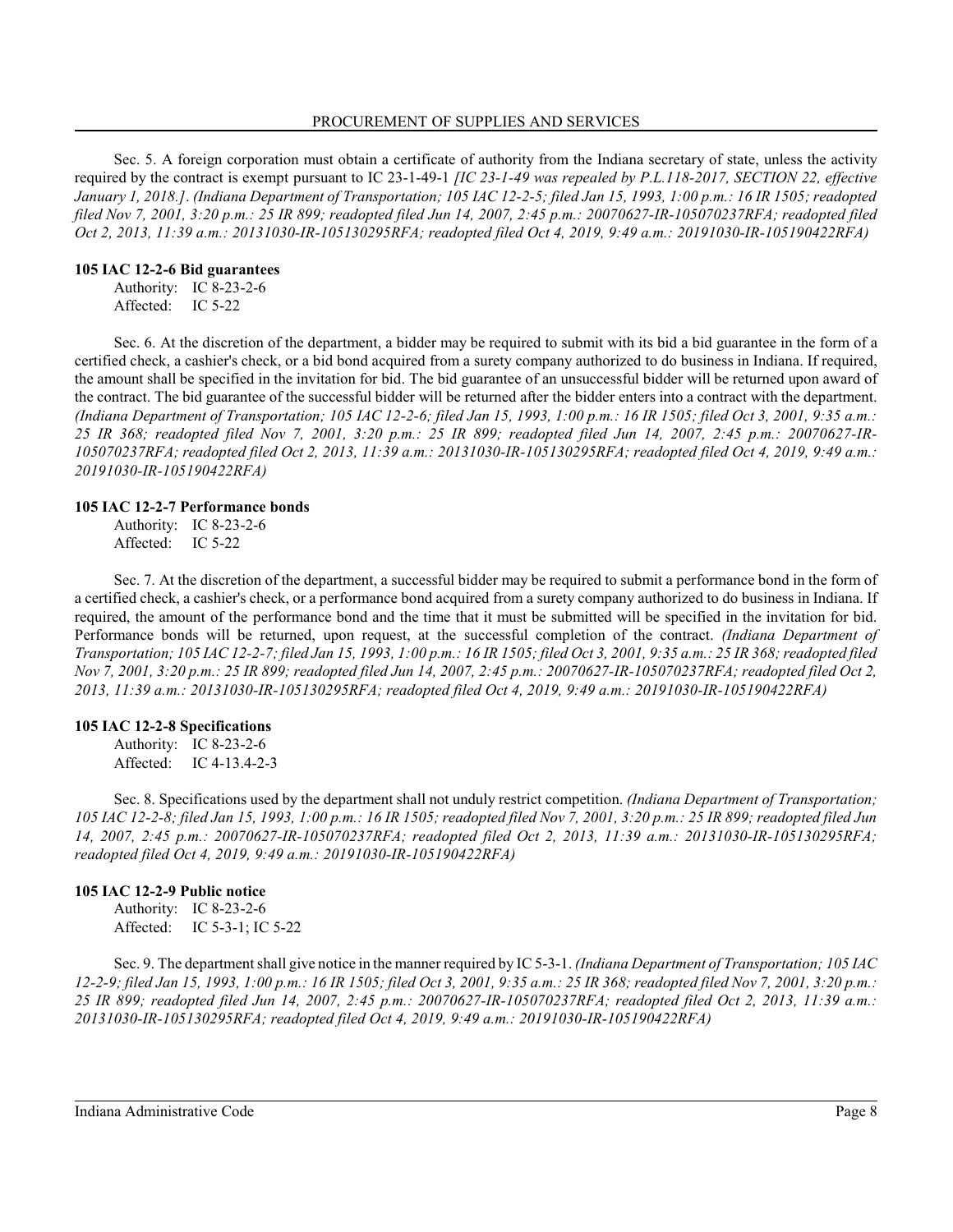#### **105 IAC 12-2-10 Notice to bidders**

Authority: IC 8-23-2-6 Affected: IC 4-13.4-2-3

Sec. 10. (a) The department shall send invitations to bid by mail or as otherwise provided in this article to prospective bidders. Failure to give personal notice to a particular bidder will not invalidate a procurement under this article.

(b) The department shall schedule all notices given under this section so as to provide a reasonable amount of time for preparation and submission of responses after notification. *(Indiana Department of Transportation; 105 IAC 12-2-10; filed Jan 15,* 1993, 1:00 p.m.: 16 IR 1505; readopted filed Nov 7, 2001, 3:20 p.m.: 25 IR 899; readopted filed Jun 14, 2007, 2:45 p.m.: 20070627-*IR-105070237RFA; readopted filed Oct 2, 2013, 11:39 a.m.: 20131030-IR-105130295RFA; readopted filed Oct 4, 2019, 9:49 a.m.: 20191030-IR-105190422RFA)*

#### **105 IAC 12-2-11 Qualifications and duties of bidders**

Authority: IC 8-23-2-6 Affected: IC 4-13.4-2-3

Sec. 11. (a) The department may request a bidder to submit information to show it is a responsible bidder. Failure of a bidder to submit information requested by the department shall be cause for the department to determine the bidder is not responsible.

(b) If the department determines that a bidder is not responsible, that determination shall be made in writing. *(Indiana Department of Transportation; 105 IAC 12-2-11; filed Jan 15, 1993, 1:00 p.m.: 16 IR 1505; readopted filed Nov 7, 2001, 3:20 p.m.: 25 IR 899; readopted filed Jun 14, 2007, 2:45 p.m.: 20070627-IR-105070237RFA; readopted filed Oct 2, 2013, 11:39 a.m.: 20131030-IR-105130295RFA; readopted filed Oct 4, 2019, 9:49 a.m.: 20191030-IR-105190422RFA)*

#### **105 IAC 12-2-12 Determinations of the department**

Authority: IC 8-23-2-6 Affected: IC 4-13.4-2-3

Sec. 12. (a) The determinations of the department are final.

(b) A person aggrieved by a determination described in subsection (a) may file a petition for judicial review of that determination in a court of competent jurisdiction. *(Indiana Department of Transportation; 105 IAC 12-2-12; filed Jan 15, 1993, 1:00 p.m.: 16 IR 1506; readopted filed Nov 7, 2001, 3:20 p.m.: 25 IR 899; readopted filed Jun 14, 2007, 2:45 p.m.: 20070627-IR-105070237RFA; readopted filed Oct 2, 2013, 11:39 a.m.: 20131030-IR-105130295RFA; readopted filed Oct 4, 2019, 9:49 a.m.: 20191030-IR-105190422RFA)*

## **105 IAC 12-2-13 Anticompetitive practices**

Authority: IC 8-23-2-6 Affected: IC 4-13.4-2-3

Sec. 13. If the commissioner determines that a bidder has participated in collusion or other anticompetitive practices, the bidder may be prohibited from bidding on contracts with the department for a period of time determined by the department. *(Indiana Department of Transportation; 105 IAC 12-2-13; filed Jan 15, 1993, 1:00 p.m.: 16 IR 1506; readopted filed Nov 7, 2001, 3:20 p.m.: 25 IR 899; readopted filed Jun 14, 2007, 2:45 p.m.: 20070627-IR-105070237RFA; readopted filed Oct 2, 2013, 11:39 a.m.: 20131030-IR-105130295RFA; readopted filed Oct 4, 2019, 9:49 a.m.: 20191030-IR-105190422RFA)*

#### **105 IAC 12-2-14 Withdrawal of bids or proposals**

Authority: IC 8-23-2-6 Affected: IC 5-22

Sec. 14. A bidder bearing proper authorization and identification may sign for and receive an unopened bid or proposal and withdraw the bid or proposal prior to the exact time for submission of bids or proposals. A bidder may modify its bid or proposal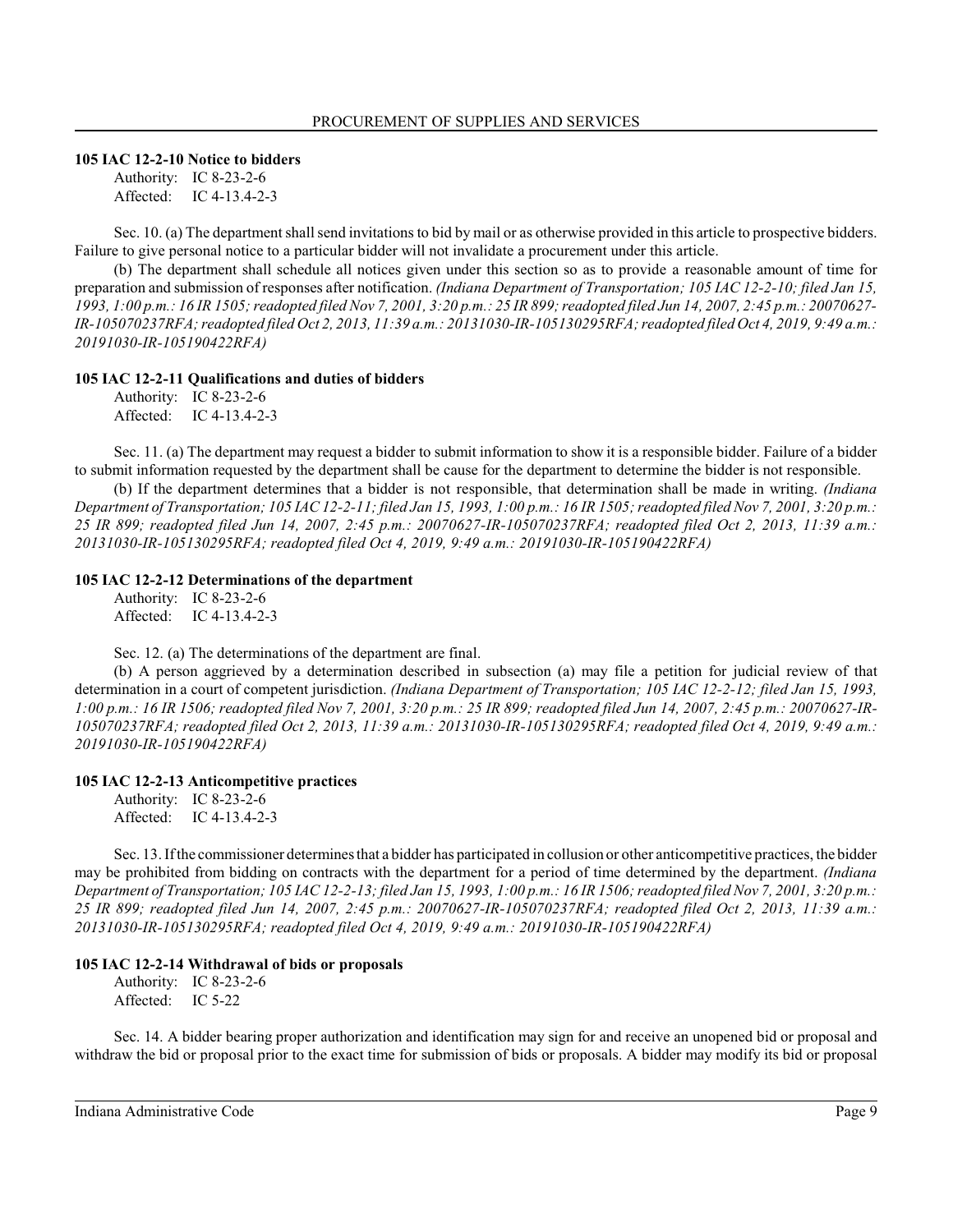by withdrawing its bid or proposal as provided above and resubmitting a modified bid or proposal prior to the exact time for submission of bids or proposals. Neither the staff nor the facilities of the department will be available to assist a bidder desiring to make modifications. It is the bidder's responsibilityto make all modifications. *(Indiana Department of Transportation; 105 IAC 12-2- 14; filed Jan 15, 1993, 1:00 p.m.: 16 IR 1506; filed Oct 3, 2001, 9:35 a.m.: 25 IR 368; readopted filed Nov 7, 2001, 3:20 p.m.: 25 IR 899;readopted filed Jun 14, 2007, 2:45 p.m.: 20070627-IR-105070237RFA; readopted filed Oct 2, 2013, 11:39 a.m.: 20131030- IR-105130295RFA; readopted filed Oct 4, 2019, 9:49 a.m.: 20191030-IR-105190422RFA)*

## **105 IAC 12-2-15 Bid mistakes**

Authority: IC 8-23-2-6 Affected: IC 4-13.4-2-3

Sec. 15. (a) After the opening of bids, the department shall examine all bids for mistakes. If the department finds an obvious clerical mistake in a bid, the department will correct the mistake.

(b) After the award of a contract, the department may:

(1) rescind an award;

(2) rescind a contract; or

(3) modify a contract;

when the department finds a mistake was mutual or unilaterally made by the bidder, but was so obvious that the department should have found the mistake.

(c) The department will not award a contract to a bidder if, due to a material mistake, it would be unconscionable to hold the bidder to its bid.

(d) Changes in bids shall not be permitted if prejudicial to fair competition.

(e) The department will document as a part of the contract file any changes or modifications made pursuant to this section. *(Indiana Department of Transportation; 105 IAC 12-2-15; filed Jan 15, 1993, 1:00 p.m.: 16 IR 1506; readopted filed Nov 7, 2001, 3:20 p.m.: 25 IR 899; readopted filed Jun 14, 2007, 2:45 p.m.: 20070627-IR-105070237RFA; readopted filed Oct 2, 2013, 11:39 a.m.: 20131030-IR-105130295RFA; readopted filed Oct 4, 2019, 9:49 a.m.: 20191030-IR-105190422RFA)*

## **105 IAC 12-2-16 Award; cancellation; rejection**

Authority: IC 8-23-2-6 Affected: IC 5-22

Sec. 16. (a) The department reserves the right to accept or reject any or all bids, or any part thereof, and to award the items separately or all to one (1) bidder. A bidder bidding on an all or none basis must state so in its bid.

(b) Prior to the opening of bids, the department may cancel an invitation for bid in whole or in part, when it is in the best interest of the department. Reasons for cancellation include, but are not limited to:

(1) the department no longer requires the supplies or services;

(2) the department no longer can reasonably expect to fund the procurement; or

(3) proposed amendments to the invitation for bid would be of such magnitude that a new invitation for bid is desirable.

(c) After the opening of bids, but prior to award of a contract, the department may reject all bids, in whole or in part, when it is in the best interest of the department. Reasons for rejection include, but are not limited to:

(1) the department no longer requires the supplies or services;

(2) ambiguous or otherwise inadequate specifications were part of the invitation for bid;

(3) prices exceed available funds and it would not be appropriate to adjust quantities to come within available funds;

(4) all bids received contain unreasonable prices; or

(5) there is reason to believe that the bids or proposals may not have been independently prepared.

(d) When the department cancels an invitation for bid, the department will send notice to each person who submitted a bid, stating the reason for cancellation. The reason for cancellation shall be made part of the procurement file and shall be available for public inspection.

(e) When two (2) or more bids are equal, award shall be made by a drawing by lot limited to those bidders. If time permits, the bidders involved shall be given an opportunity to attend the drawing. The drawing shall be witnessed by at least three (3) persons,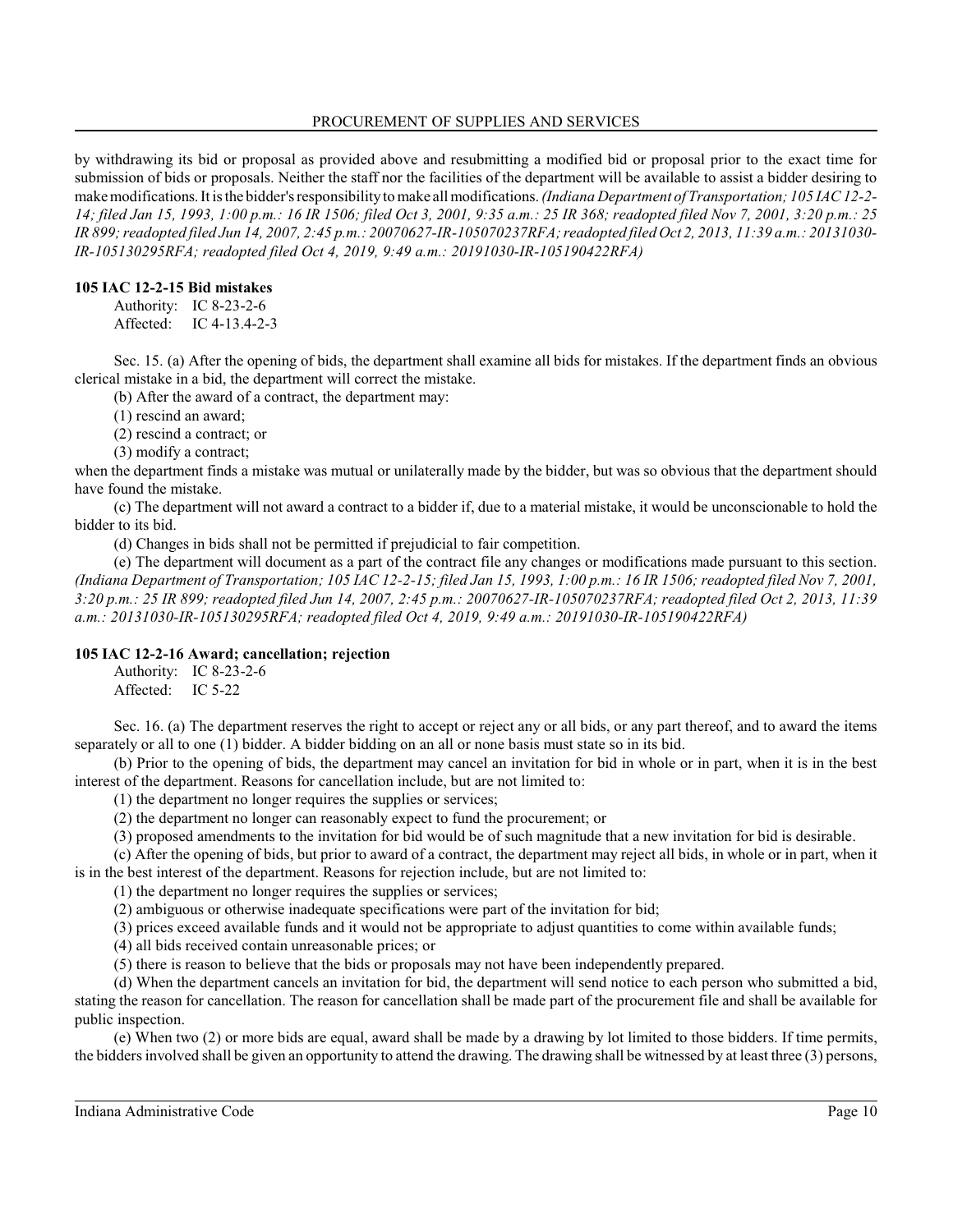and the contract file shall contain the names and addresses of the witnesses. *(Indiana Department of Transportation; 105 IAC 12-2- 16; filed Jan 15, 1993, 1:00 p.m.: 16 IR 1506; filed Oct 3, 2001, 9:35 a.m.: 25 IR 369; readopted filed Nov 7, 2001, 3:20 p.m.: 25 IR 899;readopted filed Jun 14, 2007, 2:45 p.m.: 20070627-IR-105070237RFA; readopted filed Oct 2, 2013, 11:39 a.m.: 20131030- IR-105130295RFA; readopted filed Oct 4, 2019, 9:49 a.m.: 20191030-IR-105190422RFA)*

## **105 IAC 12-2-17 Gifts**

Authority: IC 8-23-2-6 Affected: IC 4-13.4-2-3

Sec. 17. A bidder or contractor shall not offer or give a gift, including, but not limited to, money, goods, services, meals, and entertainment to any officer, employee, section, division, district, or combination thereof of the department if the gift has a fair market value of ten dollars (\$10) or more. Exceptions to this provision must be approved, in writing, by the department's commissioner. *(Indiana Department of Transportation; 105 IAC 12-2-17; filed Jul 28, 1994, 4:00 p.m.: 17 IR 2802; readopted filed Nov 7, 2001, 3:20 p.m.: 25 IR 899; readopted filed Jun 14, 2007, 2:45 p.m.: 20070627-IR-105070237RFA; readopted filed Oct 2, 2013, 11:39 a.m.: 20131030-IR-105130295RFA; readopted filed Oct 4, 2019, 9:49 a.m.: 20191030-IR-105190422RFA)*

## **Rule 3. Source Selection and Contract Formation**

#### **105 IAC 12-3-1 Purchases less than \$2,500**

Authority: IC 8-23-2-6 Affected: IC 5-22

Sec. 1. (a) A procurement with an estimated cost not exceeding two thousand five hundred dollars (\$2,500) may be made under the procedure outlined in this section.

(b) Bids shall be invited from at least one (1) person known to deal in the supplies or services to be procured.

(c) The purchase description and date bids are due shall be communicated to the person invited to bid. Means of communication may include mail, telephone, electronic mail, or facsimile machine.

(d) The department may consider an advertised price in a catalog, newspaper advertisement, radio commercial, television commercial, or other media communication to be a bid received by the department. The department must knowof the advertised price at the time bids are due.

(e) If a satisfactory bid is received, a contract shall be awarded to the lowest responsive and responsible bidder.

(f) If no responsive bid is received from a responsible bidder, the department reserves the right to repeat the process described in this section. *(Indiana Department of Transportation; 105 IAC 12-3-1; filed Jan 15, 1993, 1:00 p.m.: 16 IR 1507; filed Jul 28, 1994, 4:00 p.m.: 17 IR 2802; errata filed Sep 14, 1994, 2:50 p.m.: 18 IR 268; filed Oct 3, 2001, 9:35 a.m.: 25 IR 369; readopted filed Nov 7, 2001, 3:20 p.m.: 25 IR 899; readopted filed Jun 14, 2007, 2:45 p.m.: 20070627-IR-105070237RFA; readopted filed Oct 2, 2013, 11:39 a.m.: 20131030-IR-105130295RFA; readopted filed Oct 4, 2019, 9:49 a.m.: 20191030-IR-105190422RFA)*

## **105 IAC 12-3-2 Purchases less than \$75,000**

Authority: IC 8-23-2-6 Affected: IC 5-22

Sec. 2. (a) A procurement with an estimated cost not exceeding seventy-five thousand dollars (\$75,000) may be made under the procedure outlined in this section.

(b) Bids shall be invited from at least three (3) persons known to deal in the supplies or services to be procured.

(c) The purchase description and the date bids are due shall be communicated to the persons invited to bid. Means of communication may include mail, telephone, electronic mail, or facsimile machine.

(d) The department may consider an advertised price in a catalog, newspaper, advertisement, radio commercial, television commercial, or other media communication to be a bid received by the department. The department must knowof the advertised price at the time bids are due.

(e) If satisfactory bids are received, a contract shall be awarded to the lowest responsive and responsible bidder.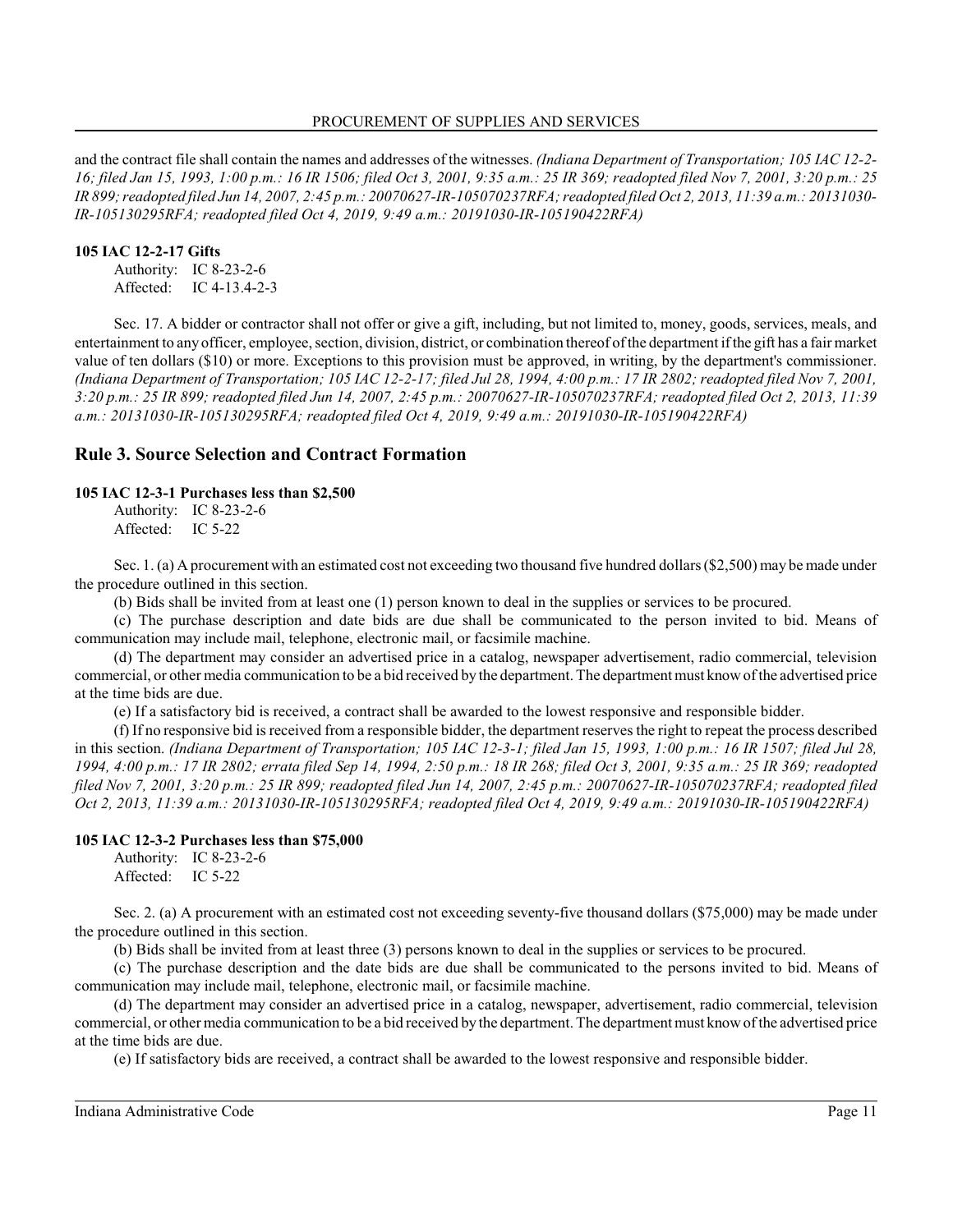(f) If no responsive bid is received from a responsible bidder, the department reserves the right to repeat the process described in this section. *(Indiana Department of Transportation; 105 IAC 12-3-2; filed Jan 15, 1993, 1:00 p.m.: 16 IR 1507; filed Jul 28, 1994, 4:00 p.m.: 17 IR 2803; filed Oct 3, 2001, 9:35 a.m.: 25 IR 369; readopted filed Nov 7, 2001, 3:20 p.m.: 25 IR 899; readopted filed Jun 14, 2007, 2:45 p.m.: 20070627-IR-105070237RFA; readopted filed Oct 2, 2013, 11:39 a.m.: 20131030-IR-105130295RFA; readopted filed Oct 4, 2019, 9:49 a.m.: 20191030-IR-105190422RFA)*

## **105 IAC 12-3-3 Purchases less than \$25,000** *(Repealed)*

Sec. 3. *(Repealed by Indiana Department of Transportation; filed Oct 3, 2001, 9:35 a.m.: 25 IR 372)*

## **105 IAC 12-3-4 Competitive sealed bids**

Authority: IC 8-23-2-6 Affected: IC 5-22-18-2

Sec. 4. (a) A contract for supplies or services may be awarded under the procedure outlined in this section regardless of the estimated dollar value.

(b) An invitation for bid under this section shall be issued to potential bidders and must include the following:

(1) A purchase description.

(2) All contractual terms and conditions that apply to the purchase.

- (3) A statement of the evaluation criteria that will be used, including any of the following:
	- (A) Inspection.
	- (B) Testing.
	- (C) Quality.
	- (D) Workmanship.
	- (E) Delivery.
	- (F) Suitability for a particular purpose.

(4) The time, date, and place for opening of bids.

(5) A statement concerning whether the bid must be accompanied by a certified check or other evidence of financial responsibility that may be imposed in accordance with rules or policies of the governmental body.

(6) A statement concerning the conditions under which a bid may be canceled or rejected in whole or in part as specified under IC 5-22-18-2.

(c) Bids shall be publicly opened at the time and place designated in the invitation for bid in the presence of one (1) or more witnesses.

(d) A contract shall be awarded with reasonable promptness to the lowest responsible and responsive bidder. *(Indiana Department of Transportation; 105 IAC 12-3-4; filed Jan 15, 1993, 1:00 p.m.: 16 IR 1507; filed Oct 3, 2001, 9:35 a.m.: 25 IR 370; readopted filed Nov 7, 2001, 3:20 p.m.: 25 IR 899; readopted filed Jun 14, 2007, 2:45 p.m.: 20070627-IR-105070237RFA; readopted filed Oct 2, 2013, 11:39 a.m.: 20131030-IR-105130295RFA; readopted filed Oct 4, 2019, 9:49 a.m.: 20191030-IR-105190422RFA)*

## **105 IAC 12-3-5 Competitive sealed proposal or request for proposal**

Authority: IC 8-23-2-6 Affected: IC 5-3-1

Sec. 5. (a) When a purchasing agent makes a written determination that the use of competitive sealed bidding is either not practicable or not advantageous to the governmental body, the purchasing agent may award a contract using the procedure provided by this section instead of competitive sealed bidding.

(b) The purchasing agent shall solicit proposals through a request for proposals, which must include the following:

(1) A statement concerning the relative importance of price and the other evaluation factors.

(2) A statement concerning whether the proposal must be accompanied by a certified check or other evidence of financial responsibility.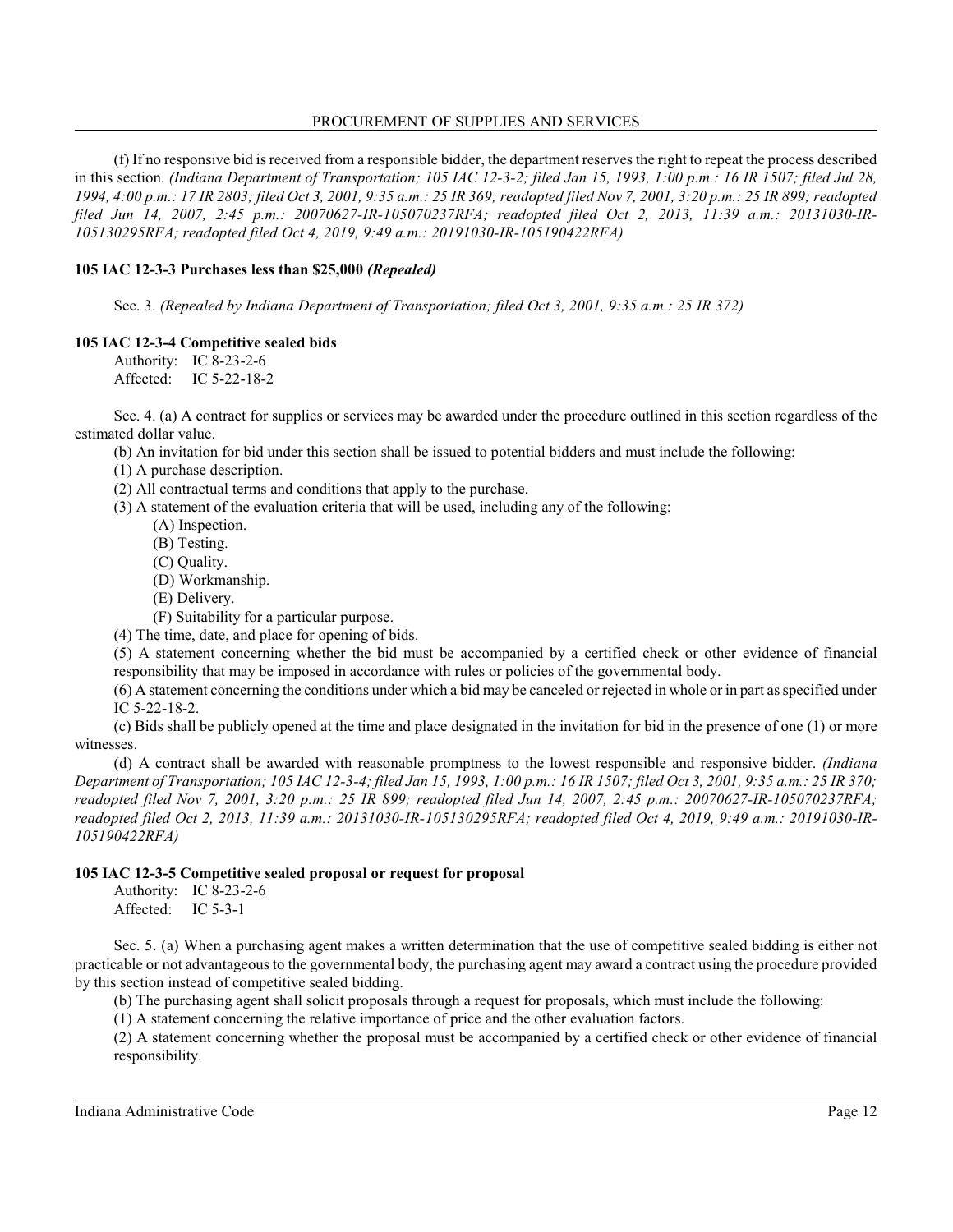(c) Public notice shall be given in the manner required by IC 5-3-1.

(d) Proposals shall be opened at the date and time specified in the request for proposals.

(e) The department may conduct discussions with persons submitting proposals for the purpose of clarification to assure full understanding of, and responsiveness to, the solicitation requirements. Persons submitting proposals must be accorded fair and equal treatment with respect to the opportunity for discussion and revision of proposals. In conducting discussions, the department shall not disclose information derived from proposals submitted by competing persons.

(f) After identification of the responsible offer or whose proposal appears to be the most advantageous to the department, the department will enter into contract preparation activities with the bidder. If at any time the contract preparation activities are judged to be ineffective, the department may cease all activities with that bidder and begin contract preparation activities with the next highest ranked bidder, and the process may continue until a contract is executed. The department reserves the right to cease all contract preparation activities at any time and to reject all proposals, if such action is determined to be in the best interest of the department. *(Indiana Department of Transportation; 105 IAC 12-3-5; filed Jan 15, 1993, 1:00 p.m.: 16 IR 1508; filed Oct 3, 2001, 9:35 a.m.: 25 IR 370; readopted filed Nov 7, 2001, 3:20 p.m.: 25 IR 899; readopted filed Jun 14, 2007, 2:45 p.m.: 20070627-IR-105070237RFA; readopted filed Oct 2, 2013, 11:39 a.m.: 20131030-IR-105130295RFA; readopted filed Oct 4, 2019, 9:49 a.m.: 20191030-IR-105190422RFA)*

#### **105 IAC 12-3-6 General Services Administration**

| Authority: | IC 8-23-2-6     |
|------------|-----------------|
| Affected:  | IC $4-13.4-2-3$ |

Sec. 6. The commissioner may authorize a procurement from a person at prices equal to or less than the prices contained in current federal supply service schedules established by the GeneralServicesAdministration. *(Indiana Department of Transportation; 105 IAC 12-3-6; filed Jan 15, 1993, 1:00 p.m.: 16 IR 1508; readopted filed Nov 7, 2001, 3:20 p.m.: 25 IR 899; readopted filed Jun 14, 2007, 2:45 p.m.: 20070627-IR-105070237RFA; readopted filed Oct 2, 2013, 11:39 a.m.: 20131030-IR-105130295RFA; readopted filed Oct 4, 2019, 9:49 a.m.: 20191030-IR-105190422RFA)*

## **105 IAC 12-3-7 Open-end contracts**

Authority: IC 8-23-2-6 Affected: IC 5-22

Sec. 7. (a) Procurement of various types of aggregates and bituminous materials may be awarded under the procedure outlined in this section.

(b) The department will solicit unit prices for the various types of aggregates and bituminous materials in the invitation for bid. Prices submitted in bids shall be binding upon the bidder for the time period specified in the invitation for bid.

(c) A procurement of a specified quantity of material will be awarded to the bidder whose relative cost per unit is the lowest, using the following formula:

 $C = P + (2 \times D \times M)$ 

Where:  $P = \text{Price quoted per unit.}$ 

 $D =$  Haul distance from supplier to the department worksite.

M = Cost per mile as determined by the department.

 $C =$  Relative cost per unit.

(d) The department may continue to procure materials from the bids submitted for the period specified in the invitation for bid. *(Indiana Department of Transportation; 105 IAC 12-3-7; filed Jan 15, 1993, 1:00 p.m.: 16 IR 1508; filed Oct 3, 2001, 9:35 a.m.: 25 IR 370; readopted filed Nov 7, 2001, 3:20 p.m.: 25 IR 899; readopted filed Jun 14, 2007, 2:45 p.m.: 20070627-IR-105070237RFA; readopted filed Oct 2, 2013, 11:39 a.m.: 20131030-IR-105130295RFA; readopted filed Oct 4, 2019, 9:49 a.m.: 20191030-IR-105190422RFA)*

## **105 IAC 12-3-8 Special procurements**

Authority: IC 8-23-2-6 Affected: IC 5-22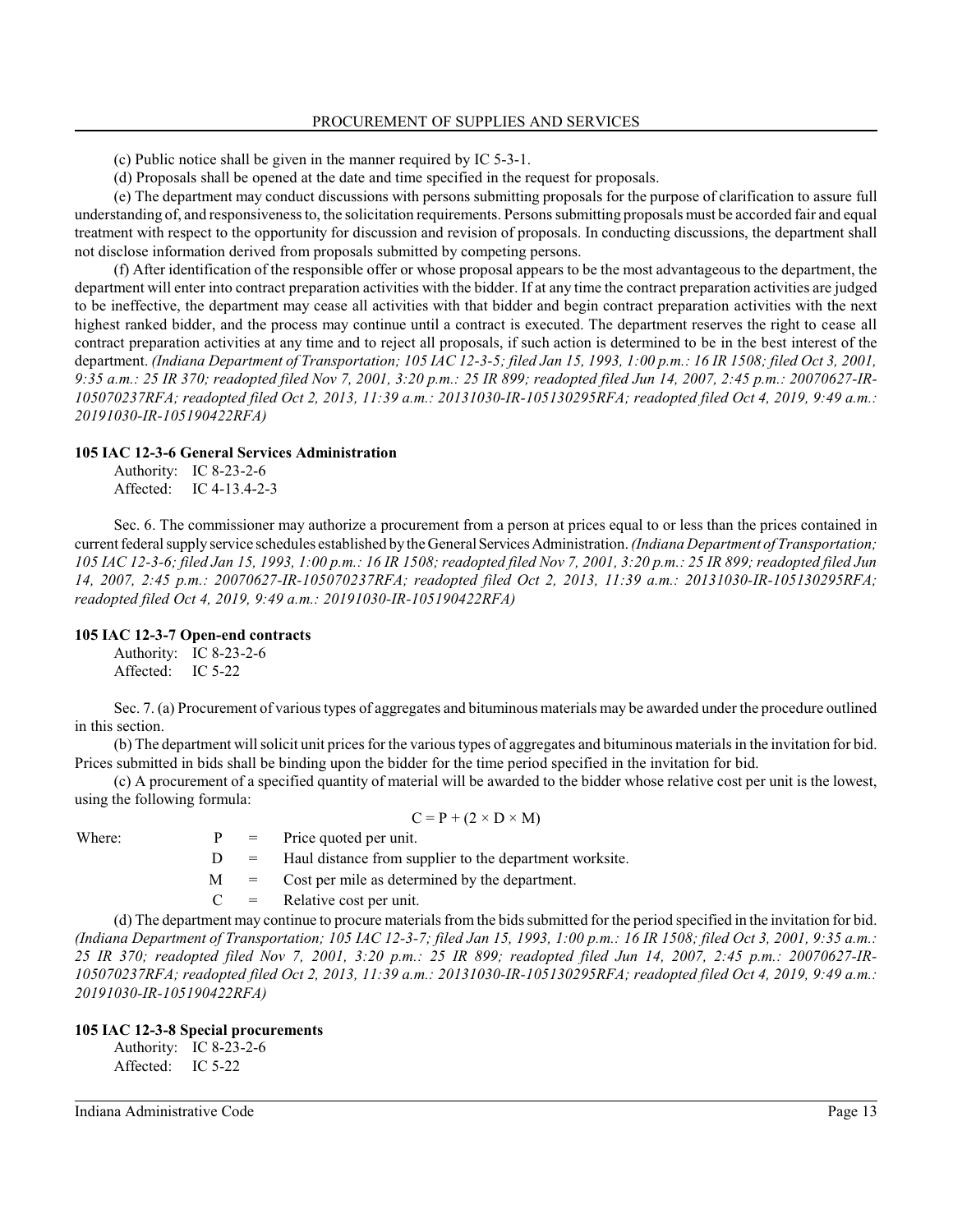Sec. 8. (a) Notwithstanding any other provision of this article, a purchasing agent may make a purchase without soliciting bids or proposals under any of the following circumstances:

(1) When there exists a unique opportunity to obtain supplies or services at a substantial savings to the department.

(2) When the market structure requires the department to inspect and bid on the supplies to be procured.

(3) When only one (1) source meets the department's reasonable requirements for the procurement of data processing contracts or license agreements involving:

(A) software programs; or

(B) supplies or services.

(4) When the compatibility of equipment, accessories, or replacement parts is a substantial consideration in the procurement and only one (1) source meets the department's reasonable requirements.

(5) When there exists, under emergency conditions, a threat to public health, welfare, or safety.

(6) When the department has solicited for a procurement and has not received a responsive bid from a responsible bidder.

(7) When procurement of the required supplies or services would seriously impair the functioning of the department.

(8) For the evaluation of supplies or a system containing supplies to obtain functional information or comparative data or for

any other purpose that in the judgment of the commissioner may advance the long term competitive position of the state.

(9) For the procurement of copyrighted materials to be used, provided, or distributed by the department. (b) A special procurement must be made with such competition as is practicable under the circumstances.

(c) A purchasing agent shall maintain the contract records for a special purchase in a separate file. The contract file shall include a written determination of a basis for the special purchase and the selection of the particular contract.

(d) A special procurement must be approved by the commissioner. *(Indiana Department of Transportation; 105 IAC 12-3-8; filed Jan 15, 1993, 1:00 p.m.: 16 IR 1508; filed Oct 3, 2001, 9:35 a.m.: 25 IR 371; readopted filed Nov 7, 2001, 3:20 p.m.: 25 IR 899;readopted filed Jun 14, 2007, 2:45 p.m.: 20070627-IR-105070237RFA; readopted filed Oct 2, 2013, 11:39 a.m.: 20131030-IR-105130295RFA; readopted filed Oct 4, 2019, 9:49 a.m.: 20191030-IR-105190422RFA)*

## **105 IAC 12-3-9 Sole source procurement**

Authority: IC 8-23-2-6 Affected: IC 4-13.4-2-3

Sec. 9. A contract may be awarded for a supply or service without competition when the commissioner has determined that there is only one (1) source for the required supply or service. A copy of the determination shall be made a part of the contract file. *(Indiana Department of Transportation; 105 IAC 12-3-9; filed Jan 15, 1993, 1:00 p.m.: 16 IR 1509; readopted filed Nov 7, 2001, 3:20 p.m.: 25 IR 899; readopted filed Jun 14, 2007, 2:45 p.m.: 20070627-IR-105070237RFA; readopted filed Oct 2, 2013, 11:39 a.m.: 20131030-IR-105130295RFA; readopted filed Oct 4, 2019, 9:49 a.m.: 20191030-IR-105190422RFA)*

## **105 IAC 12-3-10 Fuel contracts**

Authority: IC 8-23-2-6 Affected: IC 4-13.4-2-3

Sec. 10. (a) Procurement of fuel may be made under the procedure outlined in this section.

(b) The department may procure fuel for an individual vehicle or piece of equipment in the same manner that a reasonable person would procure the same quantity of fuel. *(Indiana Department of Transportation; 105 IAC 12-3-10; filed Jul 28, 1994, 4:00 p.m.: 17 IR 2803; readopted filed Nov 7, 2001, 3:20 p.m.: 25 IR 899; readopted filed Jun 14, 2007, 2:45 p.m.: 20070627-IR-105070237RFA; readopted filed Oct 2, 2013, 11:39 a.m.: 20131030-IR-105130295RFA; readopted filed Oct 4, 2019, 9:49 a.m.: 20191030-IR-105190422RFA)*

## **Rule 4. Contract Terms**

## **105 IAC 12-4-1 Price adjustments**

Authority: IC 8-23-2-6 Affected: IC 5-22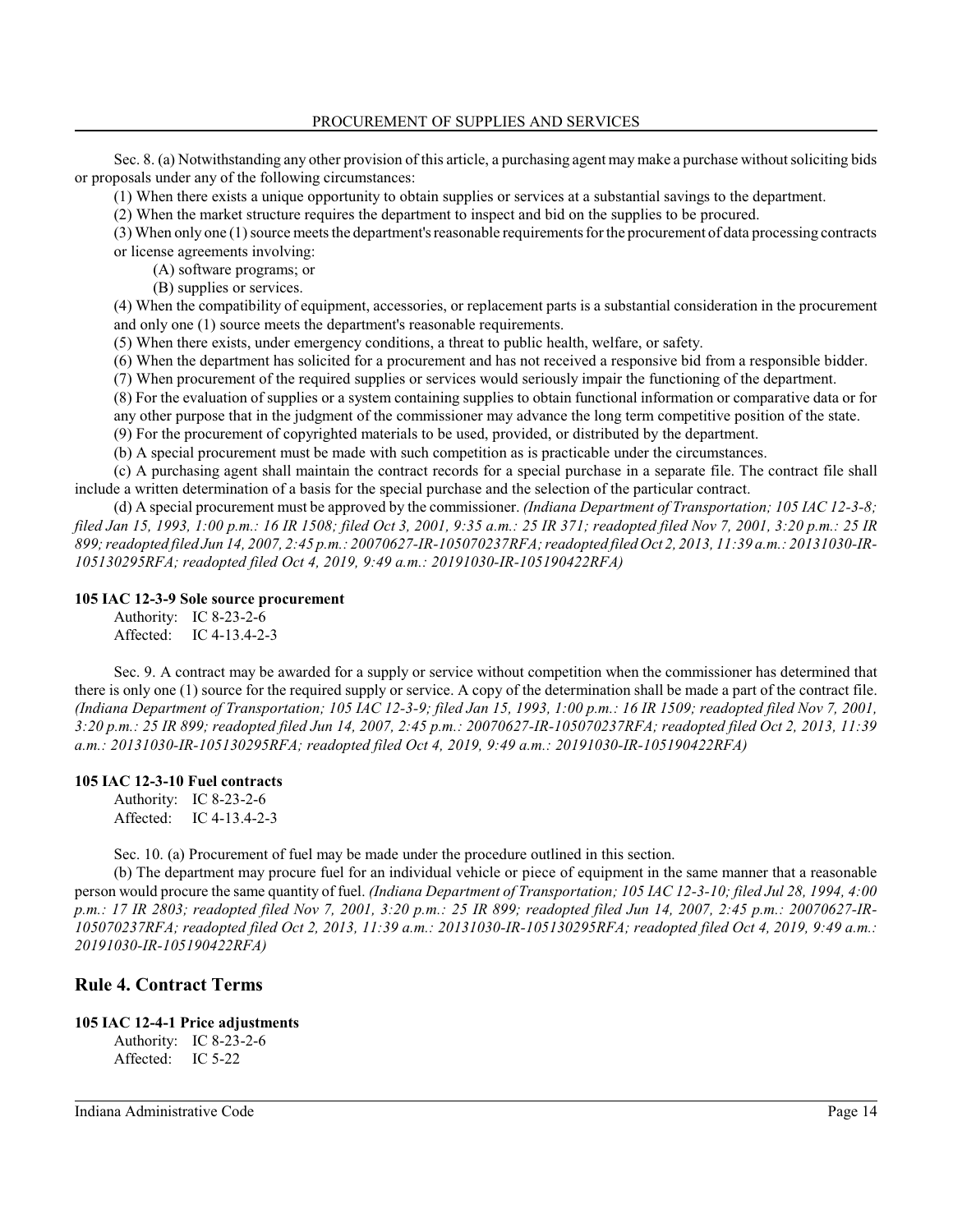Sec. 1. The department may enter into a contract that provides for price adjustments under the conditions defined in the invitation for bid. *(Indiana Department of Transportation; 105 IAC 12-4-1; filed Jan 15, 1993, 1:00 p.m.: 16 IR 1509; filed Oct 3, 2001, 9:35 a.m.: 25 IR 371; readopted filed Nov 7, 2001, 3:20 p.m.: 25 IR 899; readopted filed Jun 14, 2007, 2:45 p.m.: 20070627- IR-105070237RFA; readopted filed Oct 2, 2013, 11:39 a.m.: 20131030-IR-105130295RFA; readopted filed Oct 4, 2019, 9:49 a.m.: 20191030-IR-105190422RFA)*

#### **105 IAC 12-4-2 Equipment rental or lease agreements**

Authority: IC 8-23-2-6 Affected: IC 8-23-14

Sec. 2. (a) The department may enter into a rental or lease agreement under the following circumstances:

(1) When the total cost of the proposed rental over the anticipated period of use of the equipment does not exceed the original cost of the equipment to be rented.

(2) When the rent to be paid by the department does not exceed the amount listed in the most recent issue of the "Compilation of Rental Rates for Construction Equipment", as prepared and distributed by the Associated Equipment Distributors.

(b) In the case of an emergency, if it is impossible for the department to procure the necessary equipment by rental under subsection (a), the department may rent equipment subject to the approval of the state budget committee. *(Indiana Department of Transportation; 105 IAC 12-4-2; filed Jan 15, 1993, 1:00 p.m.: 16 IR 1509; readopted filed Nov 7, 2001, 3:20 p.m.: 25 IR 899; readopted filed Jun 14, 2007, 2:45 p.m.: 20070627-IR-105070237RFA; readopted filed Oct 2, 2013, 11:39 a.m.: 20131030-IR-105130295RFA; readopted filed Oct 4, 2019, 9:49 a.m.: 20191030-IR-105190422RFA)*

#### **105 IAC 12-4-3 Equipment rental or lease with option to purchase**

Authority: IC 8-23-2-6 Affected: IC 5-22

Sec. 3. A contract for rental or lease may contain an option to purchase under the following circumstances:

(1) Exercise of the option shall be at the sole discretion of the commissioner.

(2) The option must be part of the invitation for bid.

*(Indiana Department of Transportation; 105 IAC 12-4-3; filed Jan 15, 1993, 1:00 p.m.: 16 IR 1509; filed Oct 3, 2001, 9:35 a.m.: 25 IR 371; readopted filed Nov 7, 2001, 3:20 p.m.: 25 IR 899; readopted filed Jun 14, 2007, 2:45 p.m.: 20070627-IR-105070237RFA; readopted filed Oct 2, 2013, 11:39 a.m.: 20131030-IR-105130295RFA; readopted filed Oct 4, 2019, 9:49 a.m.: 20191030-IR-105190422RFA)*

#### **105 IAC 12-4-4 Additions**

Authority: IC 8-23-2-6 Affected: IC 5-22

Sec. 4. (a) If a bidder inserts contract terms or bids on items not listed in the invitation for bid, the department will treat the additional material as a proposal for addition to the contract and may:

(1) find the bidder to be nonresponsive;

(2) permit the bidder to withdraw the proposed additions to the contract; or

(3) accept any of the proposed additions to the contract.

(b) The department will not accept proposed additions to the contract that are prejudicial to the interest of the department or fair competition. The department's decision to permit a change will be made in writing. *(Indiana Department of Transportation; 105 IAC 12-4-4; filed Jan 15, 1993, 1:00 p.m.: 16 IR 1509; filed Oct 3, 2001, 9:35 a.m.: 25 IR 371; readopted filed Nov 7, 2001, 3:20 p.m.: 25 IR 899; readopted filed Jun 14, 2007, 2:45 p.m.: 20070627-IR-105070237RFA; readopted filed Oct 2, 2013, 11:39 a.m.: 20131030-IR-105130295RFA; readopted filed Oct 4, 2019, 9:49 a.m.: 20191030-IR-105190422RFA)*